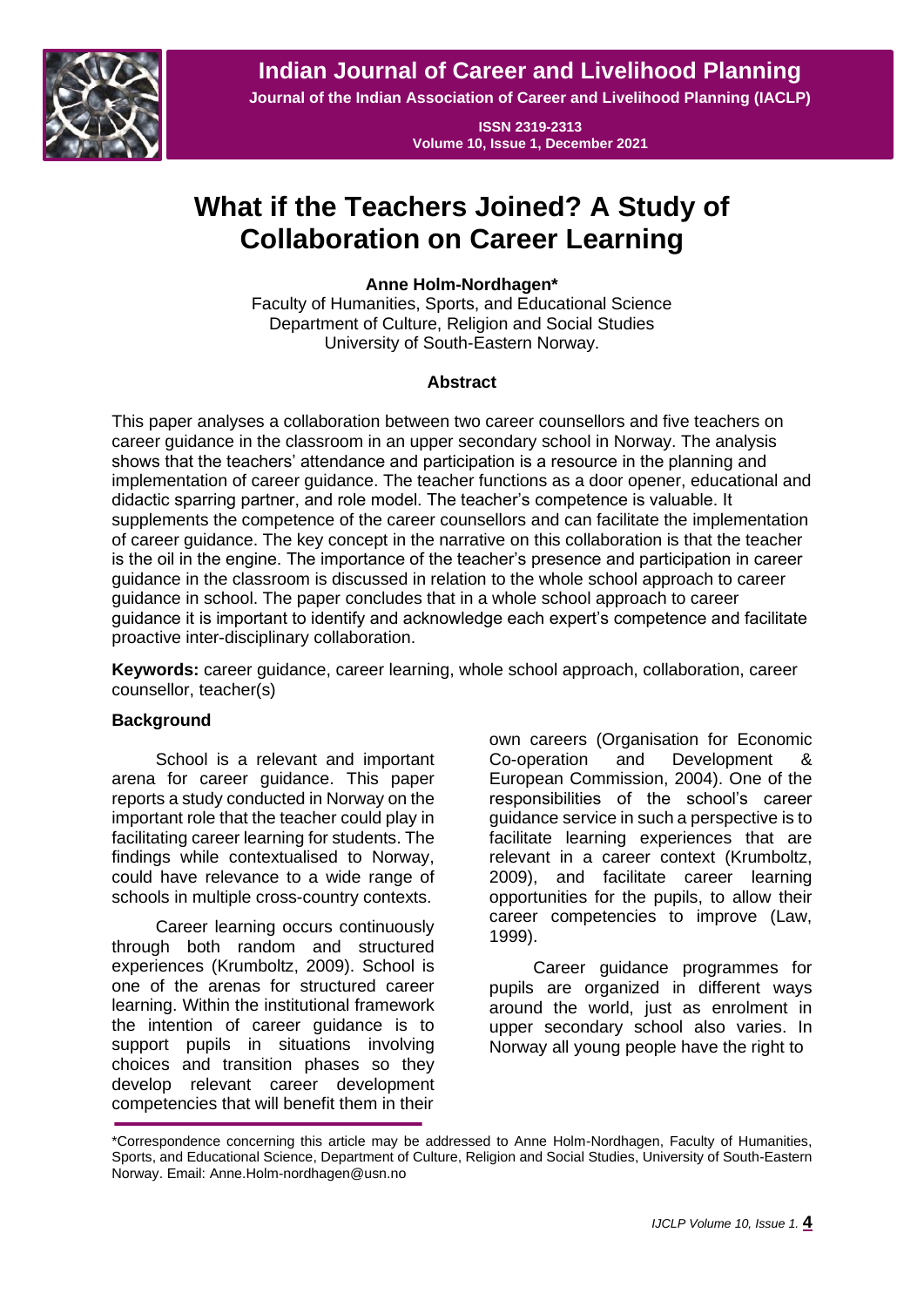free upper secondary education and training, and the vast majority avail themselves of this right. Thus, the school career guidance programme reaches a high number of young people. Norwegian schools traditionally have career counsellors employed at the school. They have a delegated responsibility for the school's career guidance programme. Recently the focus in the Norwegian school system has shifted from an individual approach with focus on specific career choices to a more collective approach with the focus on career learning and career competence (Bakke et al., 2020). The traditional career guidance interview between an individual pupil and career counsellor is now being supplemented with other more collective approaches. A change in focus from career choice to career learning may make it easier to involve the whole school (Skovhus, 2018), and a teacher's involvement in such an approach can be strengthened when career learning is seen as part of the education programme (Lam & Hui, 2010). In this way career learning activities become integrated with the school's core duties.

Norway, in 2016 issued the first Official Norwegian Report on career guidance (NOU 2016:7) which was developed by a government appointed expert committee. Accordingly, the intention is that career guidance should be a task for the whole school. Career guidance as a collaboration between various professionals and agencies in school is also embedded in the Regulations relating to the Education Act (Forskrift til opplæringslova, 2006, section 22-3). The aim is to offer pupils a comprehensive education programme. National surveys nevertheless show that despite positive attitudes in the practice field, career guidance as a whole school task is more of a slogan than an established practice (Buland et al., 2015).

In an international context the term "a whole school approach" is used to refer to a collective approach to career guidance in school, and outside Norway there are examples where the whole school approach has become an integral part of the school framework. Relevant examples are the Irish "A Whole School Guidance Framework" (National Centre of Guidance in Education, 2017), and "Career Education and Guidance in New Zealand Schools" (Ministry of Education, 2009). Common to these policies is that they give the teacher a specific and substantial role in pupils' career development. This is also the case in "the whole school approach to guidance and discipline" in Hong Kong (Education Bureau, 2011). While Hong Kong has not established as clear a framework when it comes to career guidance as in Ireland and New Zealand, the teacher's responsibility in the student's holistic development is clear, and the entire teaching staff is expected to promote a whole school approach to guidance and discipline (Education Bureau, 2011).

Norway does not have a specific framework for career guidance in school, but rather refers to an inter-sectorial framework for all who offer career guidance, regardless of the arena (Bakke et al., 2020). However, the national framework in Norway supports a collective approach to career guidance in school. It is beneficial when career guidance can be made available in the spaces and arenas where the target group for the activity is situated, and preferably in contexts where several people can be guided at the same time (Thomsen 2012). According to Thomsen, in a collective approach to career guidance in school, it is useful for the counsellor to leave the office, and practise career guidance in the school environment. Moving career guidance out into the school's collective arenas will make it easier to collaborate on the career programme offered to the pupils. One relevant collective arena for career guidance is the classroom. Here the teacher has a substantial role to play, and when using a broad and collective approach to career guidance in school the teachers are important agents and relevant collaboration partners with the school's guidance counsellor(s) (Hearne & Galvin, 2015). Teachers are the group of professionals who have the most contact with pupils on a daily basis. Involving the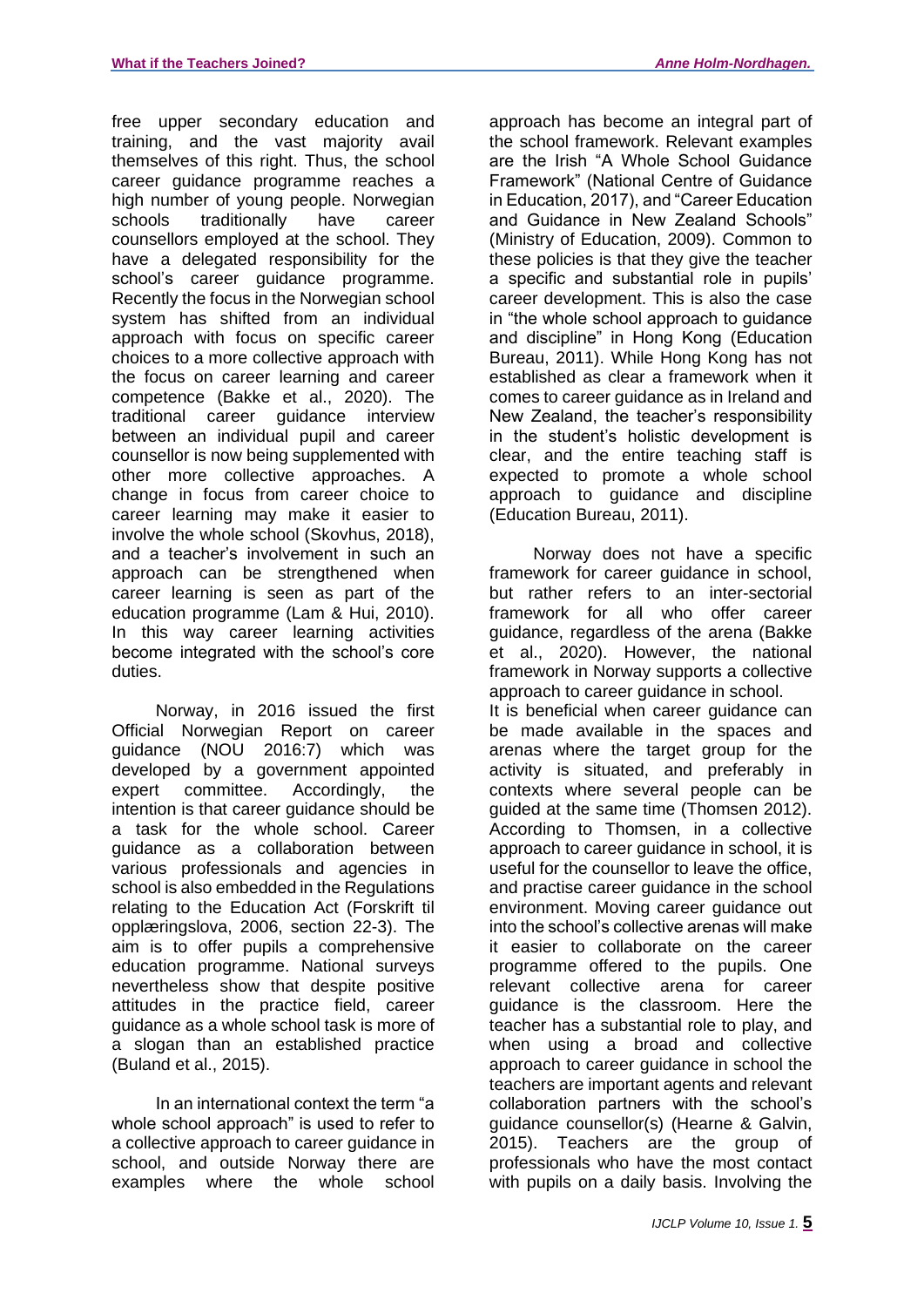teachers in career guidance will mean that a large group of professionals in school can offer career guidance to a large group of pupils (Lam & Hui, 2010). The purpose of this study is to explore an interdisciplinary collaboration on career guidance between the school counsellor and the teacher. In this article I therefore use a thematic analysis of empirical data collected in an action research project on interdisciplinary collaboration on career guidance in an upper secondary school to explore the impact of the teacher's presence and participation when career guidance is carried out in the classroom. In cooperation with practitioners, I examine the impact using a bottom-up approach through development of practice where it is performed. In a top-down approach we would lose some of what we have deemed important in this study, namely, the teachers' contribution and sense of ownership when it comes to testing new practice (Hearne et al., 2017).

The study has been limited to examining how such collaboration is experienced by the informants, i.e., counsellors and teachers. In this study the pupil's voices are not part of the data material. The extent to which the pupils are involved in this study is as an active part of an arena where the collaboration between the counsellor and the teacher plays out.

# **Method**

Using an action research approach I have analysed the collaboration between counsellors and teachers on career

learning in upper secondary school. In the school where this collaboration took place, part of the career guidance programme for pupils was that the career counsellor visited the classroom, and the pupils participated in career guidance and learning activities together. When the career counsellor came to the classroom, the teacher typically chose to spend time doing something else and left the room. What we were testing in this study was what happened if we invited the teacher to stay in the classroom and gave him or her an active and participating role in the activities.

The collaboration described and analysed in this article is part of a larger qualitative study with overarching focus on a whole school approach to career quidance. This collaboration is one of several actions we have carried out to explore how such an approach could unfold in practice. The participants are five teachers: Andrea, Halvor, Lena, Kristin and Kristoffer, and two career counsellors: Einar and Trine. Their names are changed to preserve confidentiality. They have cooperated on planning, implementing, and evaluating a career learning programme in three classes. It was 15-30 students in each class, all of them in the first year of upper secondary school. The career learning sessions have been carried out in the classroom with all the pupils in the class attending as participants.

Figure 1 illustrates the action research sequence.



# **Figure 1. The Sequence**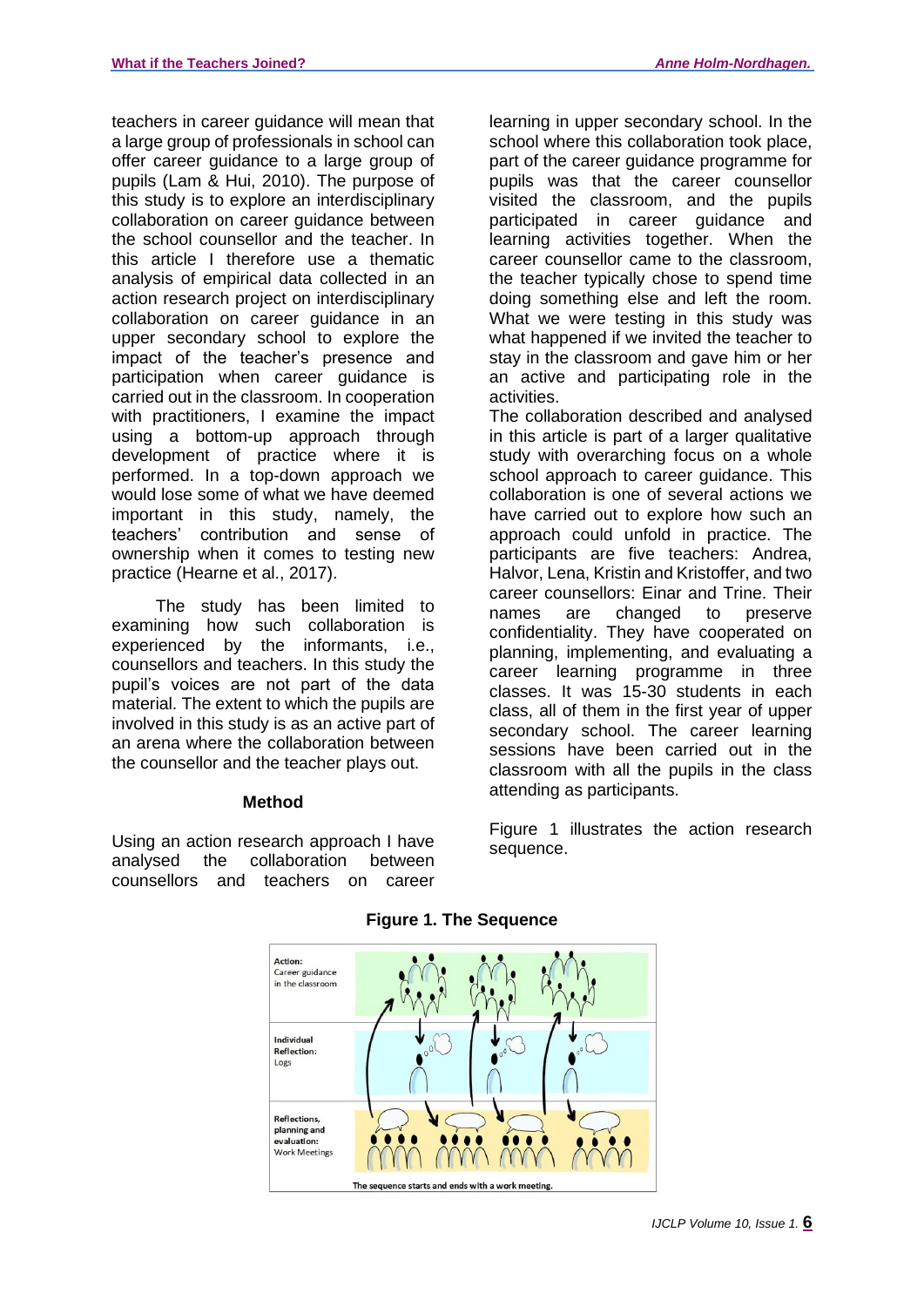As the figure shows, we have shifted between action (career guidance in the classroom), individual reflection from teachers and career counsellors (logs) and audio recorded reflections from work meetings between teachers, career counsellors and the researcher. This

constitutes a reiterating action research cycle (McNiff, 2017, p.12). Audiorecordings from the meetings, notes from observations in the classroom and the written logs constitute the data that has been analysed. Figure 2 lists the data that was analysed.

#### **Figure 2. Data source overview**

| <b>Activity:</b>                   | Data material                            |
|------------------------------------|------------------------------------------|
| First work meeting                 | Audio-recording 50 minutes               |
| Career guidance in the classroom   | Career guidance sessions, 45-90 minutes  |
| (three classes), followed by       | Seven logs (seven pages)                 |
| individual reflection.             |                                          |
| Second work meeting                | Audio-recording 100 minutes              |
| Career guidance in the classroom   | Career guidance sessions, 45-90 minutes  |
| (three classes), followed by       | Seven logs (seven pages) and researchers |
| individual reflection.             | observation notes (nine pages)           |
| Third work meeting                 | Audio-recording 75 minutes               |
| Career guidance in the classroom   | Career guidance sessions, 45-90 minutes  |
| (three classes),                   | Seven logs (seven pages)                 |
| Final work meeting                 | Audio-recording 80 minutes               |
| Member checking (in the end of the | Audio-recording 90 minutes               |
| analysis)                          |                                          |

A thematic analysis of the data (Braun & Clarke, 2006, Braun & Clarke, 2019) was conducted, and the analysis has been informed by a socio-culture perspective on learning and development (Vygotsky, 1978). In the final phase of the analysis the participants collaborated on members checking the narrative that emerged from the analysis to establish credibility (Lincoln & Guba, 1985). Four overarching topics were generated:

- 1. The teacher as door opener,
- 2. The teacher as educational and didactic sparring partner,
- 3. The teacher as role model, and
- 4. The collaboration between teacher and counsellor.

In the presentation of the findings, names and other relevant identifying factors have been changed. Small adjustments have been made in some of the extracts to improve readability when the text has been translated from Norwegian into English. Results

# **Results**

In this section I will present the results of the analysis. Each of the four mentioned topics is presented individually but must of course be seen in the context of each other.

#### **"I'll give you one class period" - The teacher as door opener**

The analysis shows that the teachers functioned as door openers to provide the career counsellors access to pupils in the classroom. The career counsellor's wish to have as much time as possible with the pupils in the classroom is a recurring theme throughout the collaboration. However, they also express respect for the teacher's time with the pupils, understanding that they are not entitled to this time, and consider themselves as visitors in the classrooms. Trine, one of the counsellors, said: *"We're like the occasional guest".* They make as much use of the time they get as possible. The other counsellor, Einar, put it this way in the first work meeting, *"We really try to squeeze in as*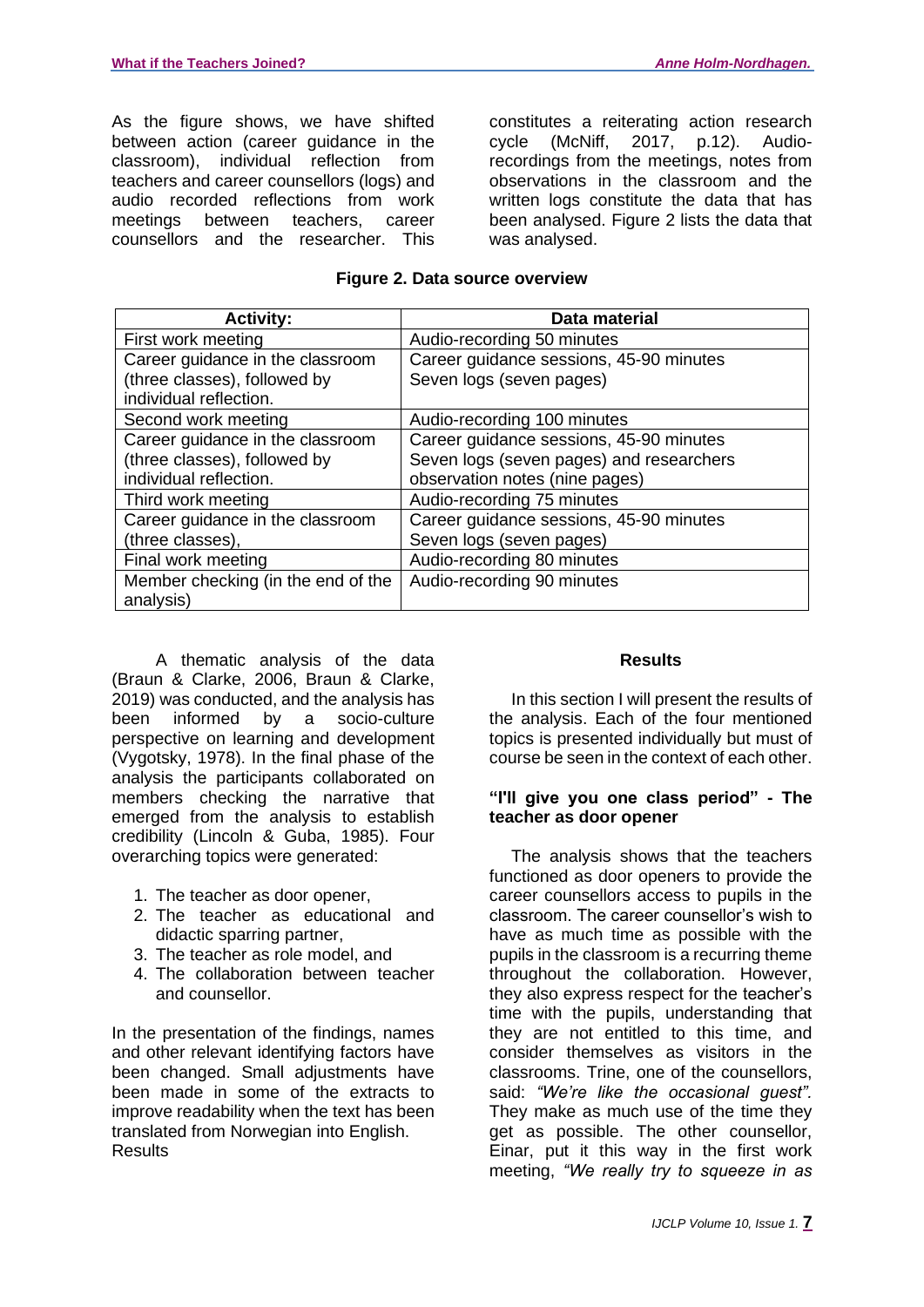*much as possible in the time we have at our disposal, you know".* Einar collaborates with vocational teachers, who have more teaching hours with the pupils for whom they are form teachers, in contrast to teachers in programmes specializing in general studies. There is a tendency in the collaboration where time is more of an issue when making agreements for implementation of classroom-based career guidance activities for pupils taking programmes for specialization in general studies. When Trine, the counsellor in the specialization programme (SSP), asks to use some time in the classroom, Andrea is nevertheless very positive. *"Yes, of course, please help yourself! You can probably have one of Halvor's classes".* Halvor and Andrea are form teachers (homeroom teachers) together, but Halvor has the most time with the class each week. The interesting point here is how Andrea calls the teaching hours "Halvor's". The teachers have a sense of ownership over their teaching hours, where it is easy to assume that this is related to a relatively strict scheduling practice. This makes it more difficult to "give away classes" to career guidance activities, if the teacher only has a few classes available, as in Andrea's case. But she is still positive to letting Trine have a class when Trine says: *"One of course needs to invest in a few extra classes,"* to which Andrea replies: *"Oh yes, sure, but that's okay. These are worthwhile things, so it isn't so… Would have been worse if they were trivial things".* The analysis of the collaboration makes it clear that the counsellors in practice are quite dependent on collaboration with the teachers, quite simply when it comes to getting access to the classroom and the pupils. Thus, the teachers are quite literally door openers. They also open doors more metaphorically when they give the career guidance counsellor access to knowledge about the pupils and the class, enabling the counsellor to adapt the career guidance in the best possible way for the pupils and the class as a whole group.

# **"Are you sure that's the way you want to do it?" - The teacher as educational and didactic sparring partner and facilitator**

In planning the career learning sessions, the counsellors asked for input from the teachers to help them to adapt the programme to the classes they were going to visit. Einar, the counsellor for vocational subjects, says:

There are differences between the groups here, it makes a difference whether I'm with health, construction or electro. You know, they share some things, and then you may perhaps … Here I would like input from you [addressing Kristin, Lena and Kristoffer, who teach vocational subjects], if that's okay. You know these groups relatively well, and how to approach them.

Kristoffer, one of the vocational subject teachers, answers:

I know that some [pupils] need some extra guidance to grasp this, really (…) I can reassure them and explain the questions to them, perhaps. And maybe get them started too. Because now there's one coming in who is quite new [referring to the counsellor, who has not met the class at this point].

The teachers offered input which was used as the grounds for didactic decisions made during the planning. They were quite specific several times when they felt there were circumstances the career counsellor should take into consideration. Kristoffer, for example, said: "*And then you need to be careful to not pile it on too much. At least not with these pupils,"* giving a clear signal to restrict the amount of material. Kristin said about her class that: *"I believe that in our class it would be better to do it in groups,"* relating to a discussion on whether the pupils should reflect on personal qualities individually or in groups. During the implementation the presence of the teachers also functioned as educational reinforcement. When Einar was given access to Kristoffer's classes, it seemed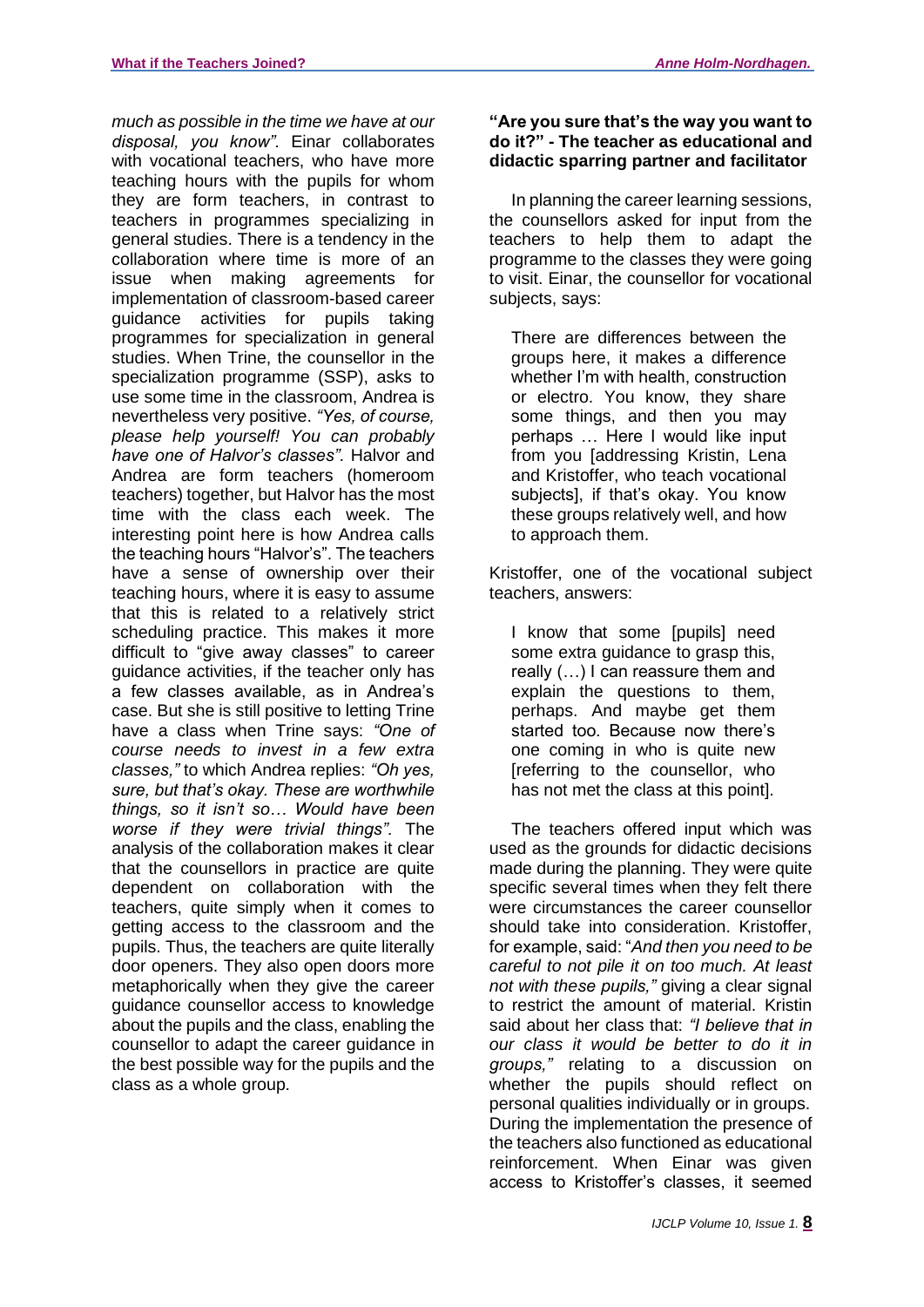like Kristoffer's presence made the pupils feel more at ease. *"I have close relationships with them, so being with you [addressing Einar], and having this relationship and being able to contribute through those…".* Kristoffer indicates that his close relationship with the pupils benefits the collaboration. The participants state that good relationships are an important condition for good interaction in the classroom. Building relationships requires time, and form teachers are the ones who have the time to establish good relationships with their pupils. The career counsellors do not have the necessary time at their disposal to develop these deeper relationships. Trine, career counsellor, underlines how the close relationships between teachers and pupils may instil trust in the pupils:

At times it may be good [that the form teacher is there], because they have a very good relationship with the pupils (…) I have to make them trust me, you know, and that's difficult when I just pop in with a stunt, like, and I don't get the time that you [addressing Halvor] have to create relationships, you know.

The counsellors are also aware that the presence of the teachers gives them confidence. When evaluating the overall collaboration, Einar says that *"It has been very smart, and we have supplemented each other very well in two ways. It's much better for me as a counsellor who is not familiar with the class, and for the pupils that their teacher who knows them is there".* Trine agrees, referring to previous experience: *"The teacher left, leaving me alone with them, and I didn't know the class. I completed my programme anyway. But there was a bit of chattering, restlessness and clowning, and things like that. It was easier when the form teacher was there".*

The presence of the teachers thus functions as a trust- and confidencebuilding factor. The informants believe that it makes it easier for the pupils to participate actively. The teachers also talk about how they can contribute to trust- and

confidence-building by helping to make the career counsellor exercises less imposing. They did that among other things by acting as good examples in the classroom.

#### **"If I show that I dare, then perhaps they dare too?" - The teacher as role model**

The teacher as role model may in this context be understood in two ways: as a role model in a specific classroom activity, and on the overarching level by being an adult with one's own career narrative.

The participants' understanding is that the role the teacher plays affects classroom dynamics. In the first guidance session several of the teachers chose to adopt the same position as the pupils in the classroom. This means that they chose to play the role as participants in the guidance, not as a leader of the activity. This division of roles was agreed in advance. Teachers and career counsellors all found this role division relevant. *"I really believe in joining in. I think this is very smart, because it's like showing that we dare to expose ourselves in a way. And I think I have …it may help open up the pupils,"* says Andrea, and this is confirmed by the other teachers.

The career counsellors mention that the teachers are important sparring partners in the activities taking place when they make themselves accessible as participants in the career counselling. They can for example speak up if none of the pupils respond to the counsellor's invitation to reflect together. It is also pointed out that the teacher's participation through reflections and questions might suggest more and different perspectives to the pupils in the guidance topics. As Einar said:

You have been useful sparring partners for me when … very nice when the pupils don't answer my questions I can ask you instead. But also that they get other perspectives. And you ask questions the pupils don't think about, but which they want answers to.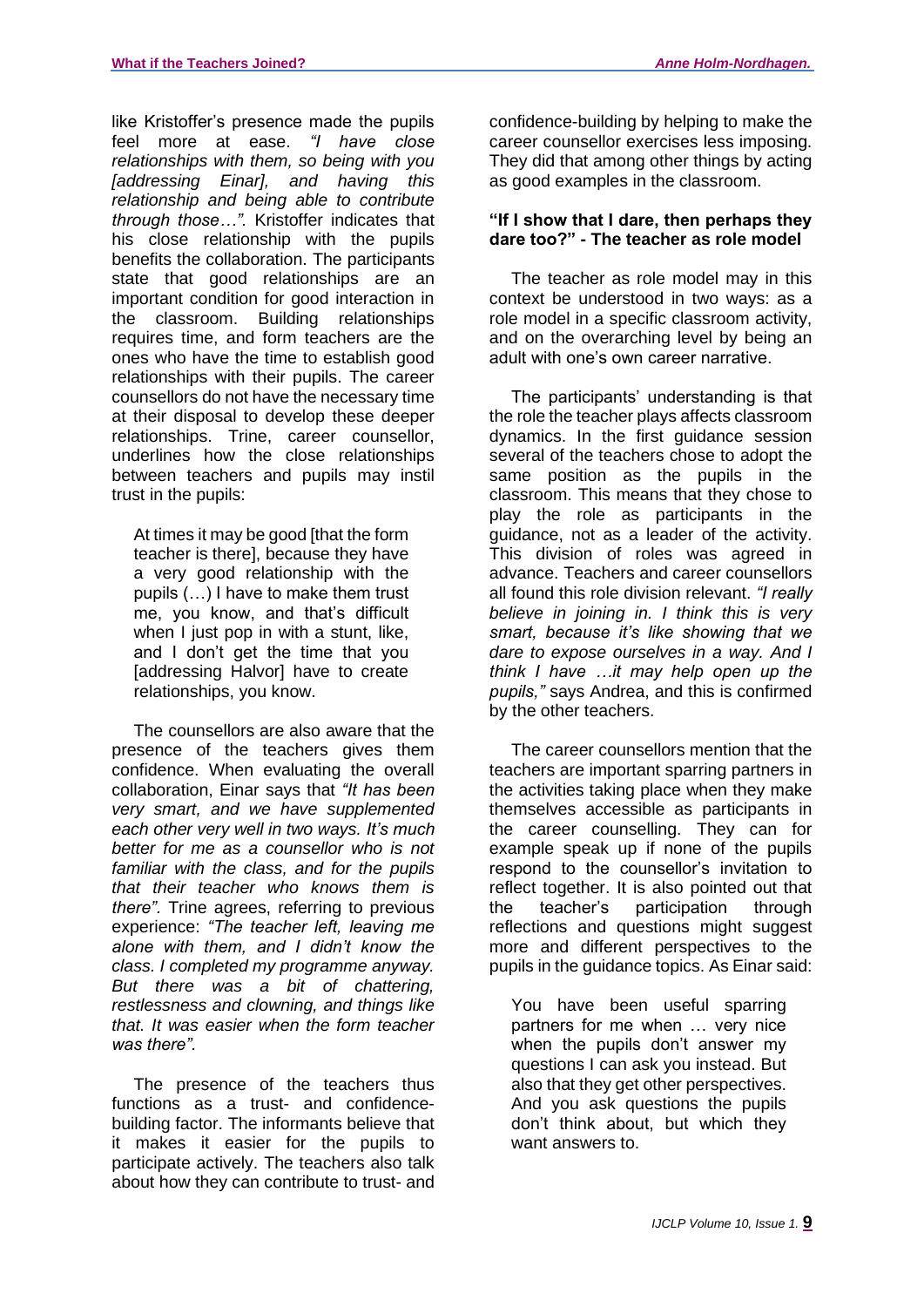Both the teachers and the counsellors say that the teachers' participation helps to reinforce the signals informing the pupils that career guidance is a valuable activity. The teachers' participation also shows that career guidance is relevant for adults. Kristin is interested in informing the pupils about the teacher's own career choice and wants to function as a role model in this respect. *"Because it is permissible to say that I like being a teacher, but also wouldn't mind trying something else. I have several legs to stand on".* When the teacher dares to expose her career choices to her pupils, she may make it easier for them to open up about their own reflections together. She also makes career guidance relevant in a perspective going beyond the situation they currently are in.

By demonstrating that they take career guidance seriously, the teachers may help to shape the pupils' attitude toward the subject. By attending and participating actively as they do in this collaboration, Andrea shows that this is something that is worth spending time on:

Because I think that this is also about making it clear that this is serious, not just a waste of time. And that it is also relevant for adults. I can say that. It is relevant for me too. It's not only a silly game, you know.

Here Andrea indicates that the teachers' participation may reinforce the perception that career guidance is relevant.

#### **"We are not two separate entities that have nothing to do with each other" - Collaboration between the teacher and the counsellor**

In planning the career guidance sessions in the classroom, the teachers and career counsellors agreed that it was a goal in itself to make their collaboration visible to the pupils. The analysis shows that this requires well-planned sessions with a clear division of roles. In the school studied here it was common practice that the teachers were allowed to choose whether they wanted to remain in the classroom. Kristin has the following to say about this:

I think that very many teachers, including me, may think like okay, but this [the career guidance], they [the career counsellors] can do that. Then I don't have to deal with it. I can spend the time doing something else. I don't need to take responsibility for this, there's so much. Without knowing what they actually turning their backs on or opting out of.

When we discuss what the teachers feel they gain by participating, they say that they have the opportunity to see their pupils in a new light. According to Andrea:

The first thing I thought about afterwards, and which I still think, is that it was incredibly informative. I gained more understanding of the class as a whole, and what they're like, what they think about school and education. And I believe that I got to know them better.

The other teachers confirm that there has been uncertainty about what is really going on when the counsellor comes into the classroom. Lena, who had chosen to remain in the classroom on a previous occasion, shares the following:

Before we started with the project you [Einar] came to the classroom to do some of the same. And I came with you into the classroom, but it was a bit uncomfortable, you know, because I didn't quite know whether I was supposed to be there or not (…). I didn't know the rules in a way.

If the teachers are to remain in the classroom, they need to know why they are there, which role to play and how to participate in the best possible way, Lena says: *"Sure, because I believe there's something about being told that it's important and useful and valuable that you stay".*

When the teacher and counsellor collaborate on the career guidance they have the opportunity to see each other in interaction with the pupils. They also have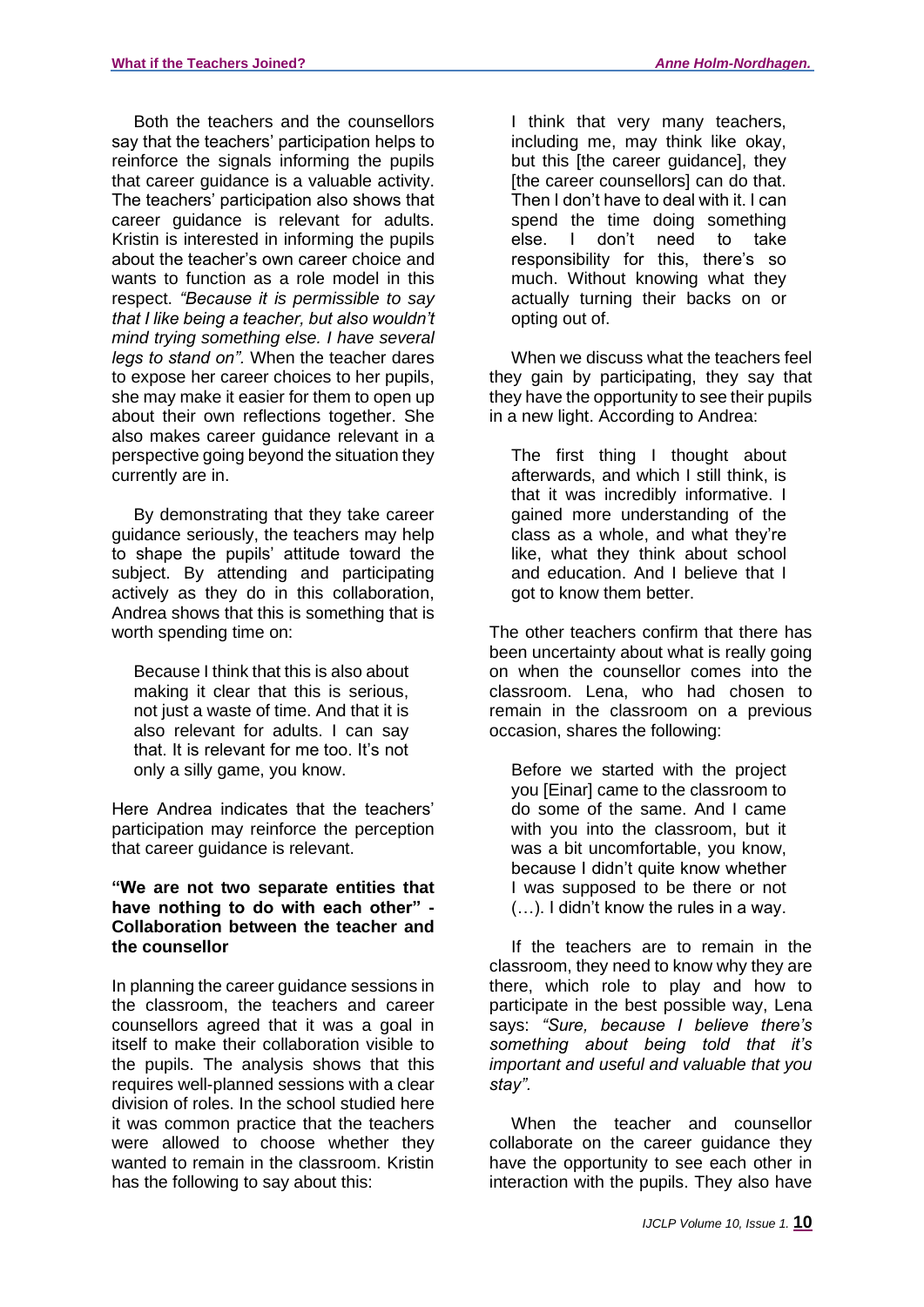the opportunity to explore each other's contributions in the encounter with the pupils. The participants deemed this to be valuable. Einar, the counsellor, states that he is pleased to be acquainted with the teachers in another way than by just greeting each other when passing in the corridor:

As a counsellor you get a bit lonely, (…) It sounds a little sad, but it's not like things aren't good for me, but you [teachers] have your professional colleagues, a lot more, and collaborate more. So I think this is exciting, really. That I also see you in the classroom, not just saying hello in the corridors.

The analysis shows that counsellors and teachers come to the career guidance sessions with different kinds of competencies and backgrounds. This is appreciated in their collaboration. The term "sparring partner" is used to describe the collaborative relationship, and from a career counsellor perspective they point out the benefits from discussing the educational and didactic framework for the career guidance with others. This is how Andrea sums up the collaboration: *"The first thing that strikes me is that the career counsellor and I are on the same page, simply. That we are not two separate entities that have nothing to do with each other".*

The four themes presented above help us to understand the impact of the teachers' presence and participation in the career guidance when it takes place in the classroom. In the narrative about the teacher's presence and participation, the teacher appears as a resource, and we have this image of the teacher as the one who ensures that the collaboration functions like a well-oiled engine, which becomes the key concept. The oil in the engine in this context a metaphor for a factor that enables the activity or process to run smoothly.

#### **Discussion**

When considering the vision of a whole school approach to career quidance it is important to discuss how "a whole school approach" should be understood, and what operationalization of this vision implies. Norwegian schools have a responsibility for providing education and training that shapes and educates the pupil in a holistic perspective (Norwegian Directorate for Education and Training, 2017). This requires that teachers, counsellors and other professionals working in school collaborate across subjects and professions. The collaboration analysed in this study is an example of this type of an inter-disciplinary approach to career guidance.

The analysis shows that if career guidance is to be organized as an interdisciplinary collaboration, this requires time, resources and support at the system level. This is consistent with other relevant research (Lam & Hui, 2010, Poulsen et al., 2016, Holman, 2014). Even if the teachers in this study were engaged and had a proactive approach to participating in the career guidance instruction, a whole school approach requires organizational facilitation, and the collaboration across subjects and disciplines should not depend on goodwill from teachers or others (Hearne & Galvin, 2015).

The Norwegian quality framework for career guidance has competence standards describing the competencies a career counsellor should have to guarantee the quality of the service. These multifaceted standards include, for example, competence in career guidance theories and methods, education and work, and ethics in career guidance (Bakke et al., 2020). This is a competence we cannot simply take for granted that teachers in Norwegian schools have. What we may assume, on the other hand, is that the teachers are competent in educative approaches and didactics. On the other hand, the school's career counsellors do not necessarily have this competence. The teachers moreover have knowledge about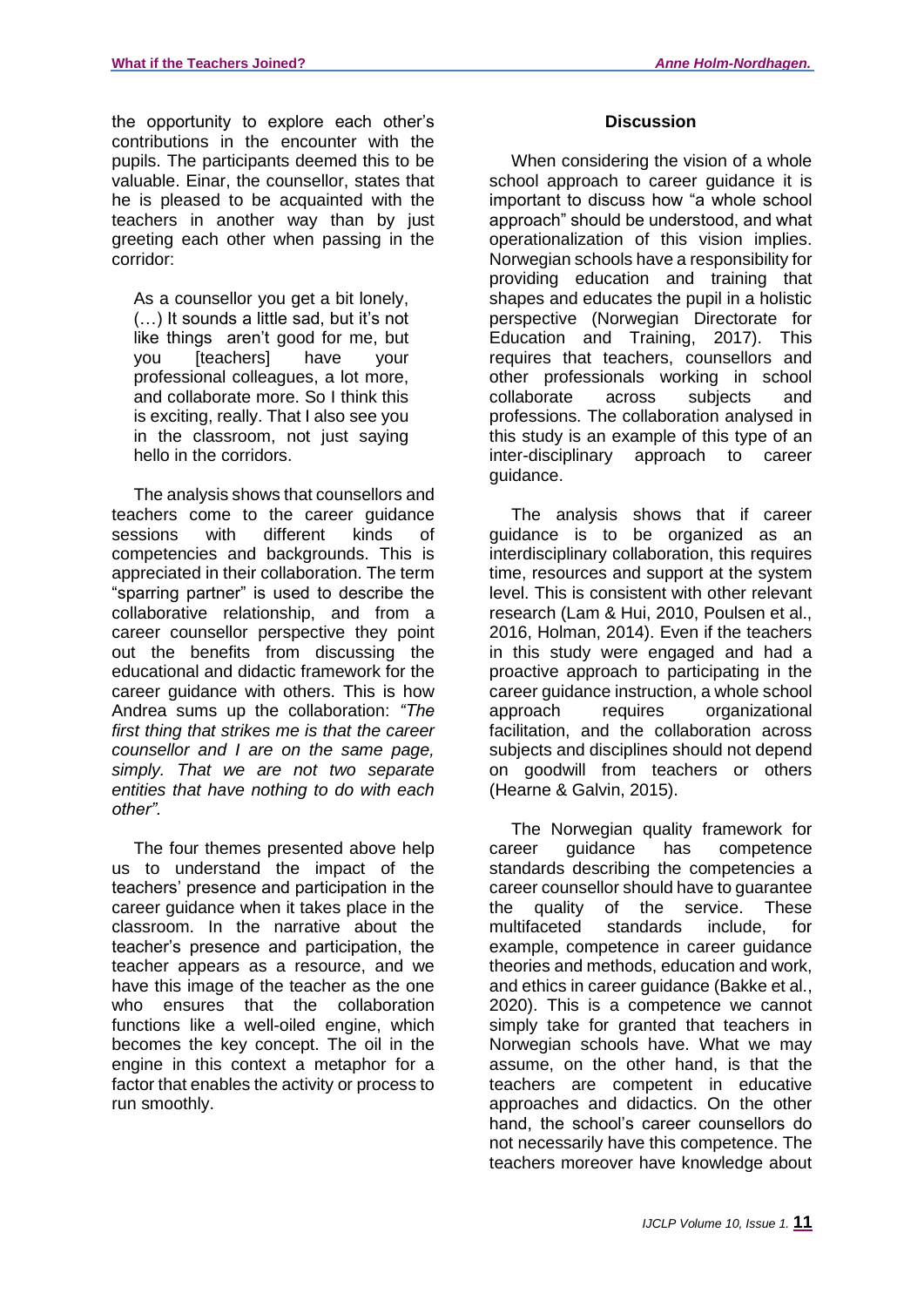the individual pupils and the pupil group receiving career guidance.

The analysis shows that comprehensive knowledge about the target group is necessary when career guidance in the classroom is to be planned and implemented in interdisciplinary collaboration. In the vast majority of cases form teachers will know the academic and social backgrounds and aptitudes of their pupils quite well. The pupil's background for learning is one of several significant factors in a teaching situation (Bjørndal & Liberg, 1978), and will therefore be an essential factor when career guidance is to be planned and implemented. A form teacher will normally also know the pupil group dynamics, in other words, have an informed opinion about how the pupils will function together. As we see in the analysis, it is not a given that the school's career counsellors have the same knowledge.

In addition to knowledge about the pupils and the group dynamics, teachers generally have educational and didactic competence. When we adopt a learning perspective in career guidance, important questions arise: How does learning take place? What is to be learnt? How and why should things be learnt? (Nielsen, 2020). When answering these questions the competence of the career counsellor and the teacher can supplement each other. This is easily visible in the analysis as the teacher and the career counsellor contribute to planning and carrying out the career guidance, each contributing their specific competence. The career counsellor contributes opinions about the kind of career competence that is appropriate for the pupils to acquire and offers thoughts on which exercises and activities may bring them to that point. The teachers contribute their familiarity with the pupils and their backgrounds, and also their educational and didactic input on how the activities can be adapted to the group.

The participants find that having two adults in the classroom at the same time is in itself a didactic and educational reinforcement. The counsellor receives a boost in the classroom process when the teacher engages actively in the proceedings and serves as a role model for the pupils. The analysis shows that the participants experienced that the career counsellor and the teacher contributed to the activity in each their own way. The teacher's participation together with the career counsellor ensures that the pupils have additional "competent others" to learn from (Vygotsky, 1978). By participating in reflections and by referring to personal career history, the teacher becomes a "competent other" when it comes to career, future and the subjects. The teacher and the career counsellor become collaboration partners in the pupils' scaffolding (Bruner, 1985), and with their different competence and backgrounds they can supplement each other when erecting this scaffolding. Together the teacher and the career counsellor can support the pupils in their career learning processes through dialogue and interaction in the classroom. The analysis shows that the participants appreciate participating in activities in the classroom together, and the mutual learning they describe can be understood as their functioning like a more competent other for each other (Vygotsky, 1978). Moreover, the new competence they develop through the collaboration becomes something more than the total competence they had when they entered the collaboration.

If school subjects and the future are to be united through a whole school approach to career guidance, mutual relevance will be an important concept. The experience of a horizontal connection between activities and subjects is a requirement for learning. This also applies to links between learning activities in school and the surrounding world (Dumont et al., 2010). For the pupils to experience this connection, it is reasonable to assume that the teachers and the career counsellors must also see it. The analysis shows that collaboration on career guidance gives a more holistic picture of the pupil for both parties, highlighting the mutual relevance between career guidance and the other school subjects.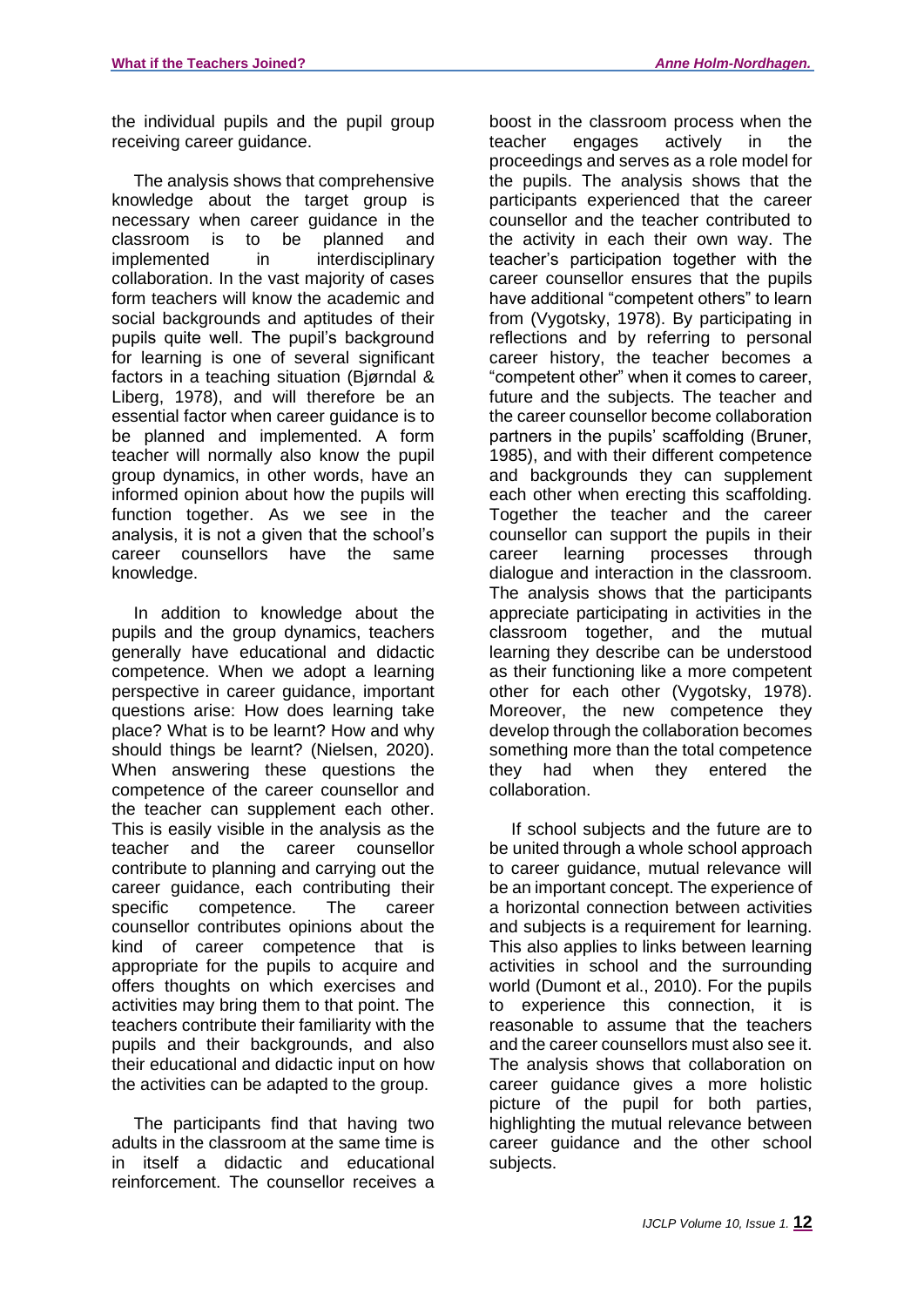# **Strengths and Weaknesses of the Study**

Bearing in mind Tracey's (2010) quality criteria in qualitative research and Nind's (2017) perspective on inclusive research, I believe that including the participants has contributed to validity and quality in the research. They have seen the topic as relevant for them, and they have been engaged in it. When both the participants and I are engaged we pay attention and are committed to the research activity. In the research, the multi-voice contributions have provided richer material, and the informants have contributed important voices to this. If one of the goals is that the accounts given should be recognized by the practice field when presented, it is presumably advantageous that the practitioners take part in creating the picture. In this way the research can be a genuine contribution to where it has its origin. In further research on this topic it is important that the voices of the pupils should also be heard so that their perceptions of interdisciplinary collaboration on career guidance can be highlighted.

The narrative of the teacher as a resource in the classroom presents one particular collaboration involving seven specialists in different fields in one upper secondary school. With other actors in another context the collaboration could have appeared in a different way. The fact that I personally have participated in the collaboration and the analysis has undoubtedly helped to colour the picture that I have attempted to draw. Using a reflective topical analysis, I have worked actively to identify topics, and I have done so based on my interest in a collective perspective on career guidance in school. The findings from this study may not be generalizable, but they may be used as input in the discussion on the vision of career guidance as a task for the whole school. It can also be used as the point of departure for further research on this topic.

# **Summary and Conclusion**

From a collective perspective on career guidance, where it is presented as a whole school task, collaboration between career counsellors and teachers is essential. This analysis shows that the teacher's educational competence is valuable for planning and implementing career guidance. The analysis also shows that the teacher's presence and participation when career guidance takes place in the classroom may function as the oil in the machine, contributing to a smoother and well-planned implementation of career guidance in the classroom. Clear collaboration in the classroom gives career counsellors and teachers the opportunity to offer the pupils a more holistic teaching programme, where the subject and the future can be in focus in the same arena.

A systematic literature review in Nordic context shows that studies that deal with collaboration on career guidance in schools, mostly deal with collaboration with external contributors (Holm-Nordhagen, 2020). This study contributes to the field of research on career guidance research in school, with important perspectives on internal collaboration. The study shows that close collaboration across subject fields internally in the organization is also extremely valuable, and that the teacher is a substantial resource in this context. In further research on this topic it will be important to listen to voices of the pupils so that we can also illuminate their perceptions of interdisciplinary collaboration on career guidance. This article has focused on how the teacher may be a resource when the career guidance is given in the classroom and has shown that career counsellors and teachers have competencies which supplement each other. This gives a good point of departure for exploring how we can work optimally by using an interdisciplinary approach when collaborating on career guidance in school. Perhaps "career guidance as a task for the whole school" is not about doing the same job, but rather about doing the job together, each with our different backgrounds and standpoints.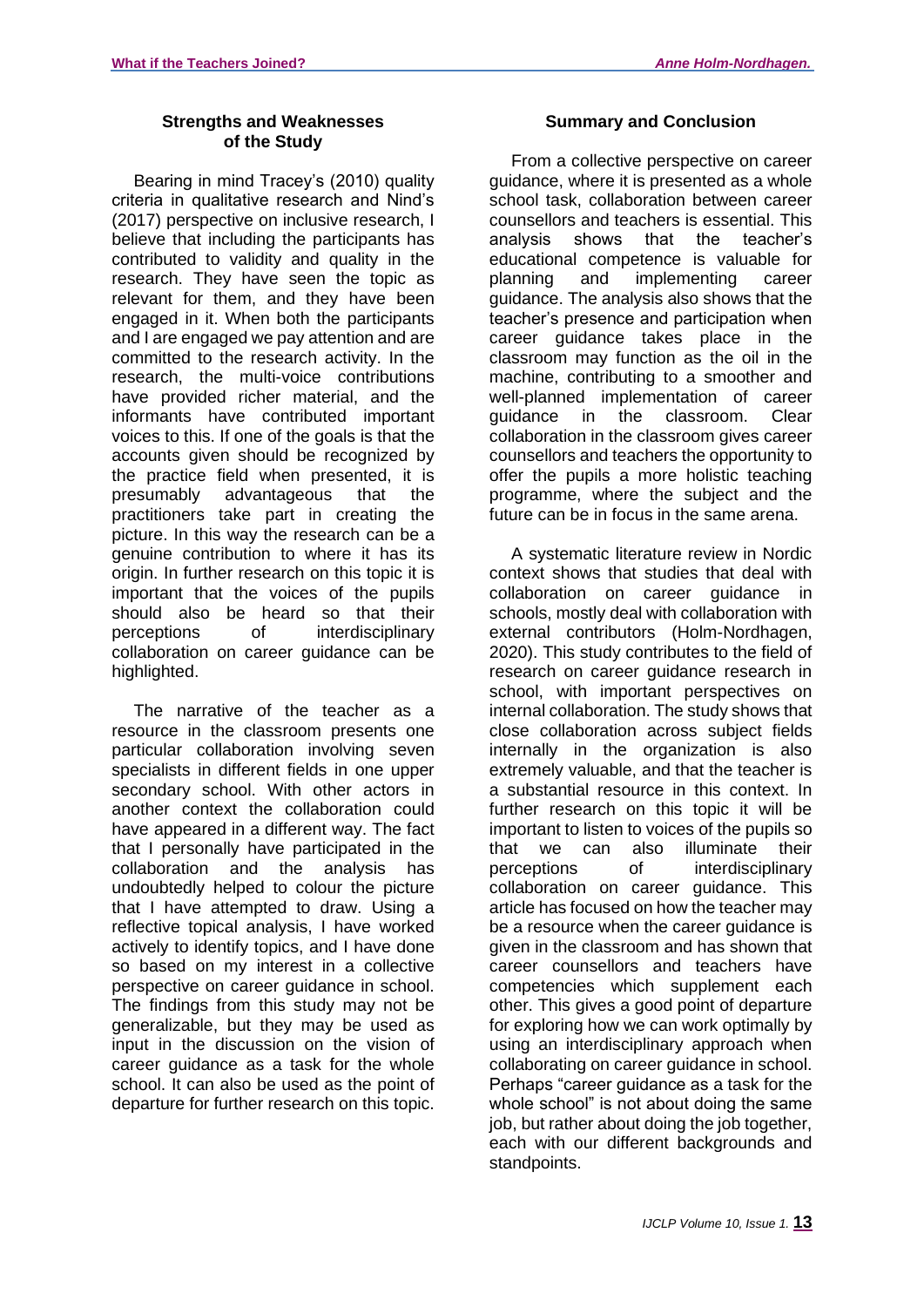#### **About the author**

*Anne Holm-Nordhagen* is the programme coordinator of the master of career guidance degree at the University of South-Eastern Norway. Her background is many years of practice as a nurse, teacher and career counsellor. In her research, she is particularly concerned with career guidance in school, and a collective perspective on students' career learning.

#### **References**

- Bakke, G. E., Engh, L.W., Gaarder, I. E., Gravås, T., Haug, Erik H., Holm-Nordhagen, A., Schulstok, T. & Thomsen, R. (2020). *Nasjonalt kvalitetsrammeverk for karriereveiledning – Presentasjon av områdene kompetansestandarder, karrierekompetanse og etikk [National Quality Framework for Career Guidance. Presentation of the areas of Competence standards, Career competence and Ethics].* Kompetanse Norge. [https://www.kompetansenorge.no/globalassets/kvalitet-i](https://www.kompetansenorge.no/globalassets/kvalitet-i-karriere/rapport_-nasjonalt_kvalitetsrammeverk_for_karriereveiledning.pdf)karriere/rapport -nasionalt kvalitetsrammeverk for karriereveiledning.pdf
- Bjørndal, B. & Lieberg, S. (1978). *Nye veier i didaktikken? En innføring i didaktiske emner og begreper [New roads in didactics? An introduction to topics and concepts in didactics].* Aschehoug.
- Braun, V. & Clarke, V. (2006). Using thematic analysis in psychology, *Qualitative Research in Psychology, 3*(2), 77-101*.* https://doi.org/10.1191/1478088706qp063oa
- Braun, V. & Clarke, V. (2019). Reflecting on reflexive thematic analysis. *Qualitative Research in Sport, Exercise and Health, 11*(4), 589-597. https://doi.org/10.1080/2159676X.2019.1628806
- Bruner, J. (1985). Vygotsky, a historical and conceptual perspective. In J. Wertsch (Ed.), Culture, *Communication and Cognition, Vygotskyan Perspectives (p. 21-34). Cambridge*.
- Buland, T., Mathiesen, I. H. & Mordal, S. (2015). *Rådgiverrollen – mellom tidstyv og grunnleggende ferdighet [The role of the counsellor - between time thief and basic skills]* (SINTEF A26556). SINTEF. [https://ntnuopen.ntnu.no/ntnu](https://ntnuopen.ntnu.no/ntnu-xmlui/handle/11250/2432675)[xmlui/handle/11250/2432675](https://ntnuopen.ntnu.no/ntnu-xmlui/handle/11250/2432675)
- Dumont, H., Istance, D. & Benavides, F. (Eds.). (2010). *The Nature of learning: Using research to inspire practice*. OECD Publishing. https://www.oecd.org/education/ceri/thenatureoflearningusingresearchtoinspirepractice .htm
- Education Bureau. (2011). *Whole School Approach to Guidance and Discipline*. Education Bureau. [https://www.edb.gov.hk/en/teacher/student-guidance-discipline](https://www.edb.gov.hk/en/teacher/student-guidance-discipline-)services/principles-guidelines/whole-school-approach-to-guidancediscipline/index.html
- Forskrift til opplæringslova. (2006). *Forskrift til opplæringslova [Regulations for the Educational Act.]* (FOR-2006-06-23-724). Lovdata.<https://lovdata.no/forskrift/2006-06-> 23-724.
- Hearne, L. & Galvin, J. (2015). The role of the regular teacher in a whole school approach to guidance counselling in Ireland. *British Journal of Guidance & Counselling, 43*(2), 229- 240. https://doi.org/10.1080/03069885.2014.952622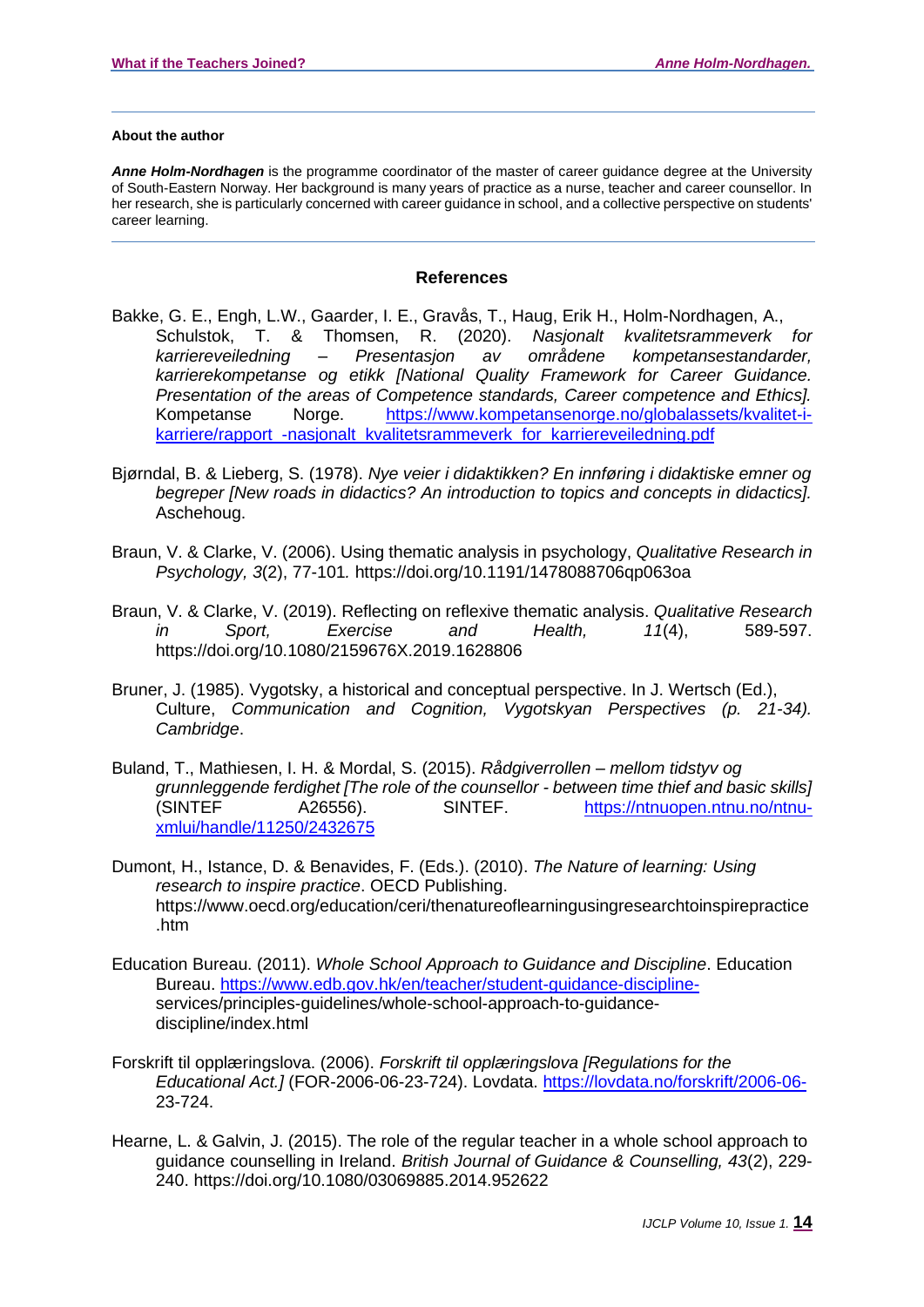- Hearne, L., Geary, T. & Martin, N. (2017). Guidance counselling as a whole school responsibility in the Irish post primary sector. *British Journal of Guidance & Counselling, 45*(2), 138-152. https://doi.org/10.1080/03069885.2016.1254725
- Holman, John. (2014). *Good Career Guidance Report*. Gatsby Charitable Foundation. 6144\_Gatsby\_career\_2014\_AW.indd
- Holm-Nordhagen, A., Sandsleth, M. G. & Hårklau, A. (2020). *Karriereveiledning som hele skolens oppgave [Career guidance as the whole schools task]* [Dataset]. University of South-Eastern Norway. https://usn.figshare.com/articles/dataset/Litteraturs\_k\_Prosjekt\_Karriereveiledning\_so m\_hele\_skolens\_oppgave/13078904/1?file=25028489
- Krumboltz, J. D. (2009). The happenstance learning theory. *Journal of Career Assessment, 17*(2), 135-154. https://doi.org/10.1177/1069072708328861
- Lam, S. K. Y. & Hui, E. K. P. (2010). Factors affecting the involvement of teachers guidance and counselling as a whole-school approach. *British Journal of Guidance & Counselling, 38(2)*, 219-234. https://doi.org/10.1080/03069881003674962
- Law, B. (1999). Career-learning space: New-dots thinking for careers education. *British Journal of Guidance & Counselling, 27(1)*, 35-54. https://doi.org/10.1080/03069889908259714
- Lincoln, Y.S & Guba, E.G. (1985). *Naturalistic inquiry*. SAGE Publications.
- McNiff, J. (2017). *Action Research. All you need to know*. SAGE Publications.
- Ministry of Education. (2009). *Career Education and Guidance in New Zealand schools*. Career Services. https://nzcurriculum.tki.org.nz/Curriculum-resources/Career-education
- National Centre for Guidance in Education (2017). NGGE: *A Whole School Guidance Framework*. National Centre for Guidance in Education. https://www.ncge.ie/resource/ncge-whole-school-guidance-framework
- Nielsen, G. F. (2020). Veiledningsdidaktiske grundbegreber og- positioner [Guidance didactic basic concepts and positions]. In P. R. Plant & R. Buhl (Eds.), *Vejledningsdidaktik [Guidance didactic]* (2nd ed., p. 158 – 188). Frydenlund.

Nind, M. (2017). The practical wisdom of inclusive research. *Qualitative Research, 17(3)*, 278- 288. https://doi.org/10.1177/1468794117708123

- NOU 2016:7. (2016). *Norge i omstilling - karriereveiledning for individ og samfunn [Norway in transition – career guidance for the individual and society].* Kunnskapsdepartementet. https://www.regjeringen.no/no/dokumenter/nou-2016-7/id2485246/
- Organisation for Economic Co-operation and Development & European Commission. (2004). *Career Guidance: A Handbook for Policy Makers*. OECD Publishing. https://doi.org/10.1787/9789264015210-en
- Poulsen, B. K., Thomsen, R., Buhl R. & Hagmayer, I.A. (2016*). Udsyn i udskolingen [Insights and Outlooks]*. KL og Danmarks Lærerforening. http://www.vpt.dk/udsyn-i-udskolingen